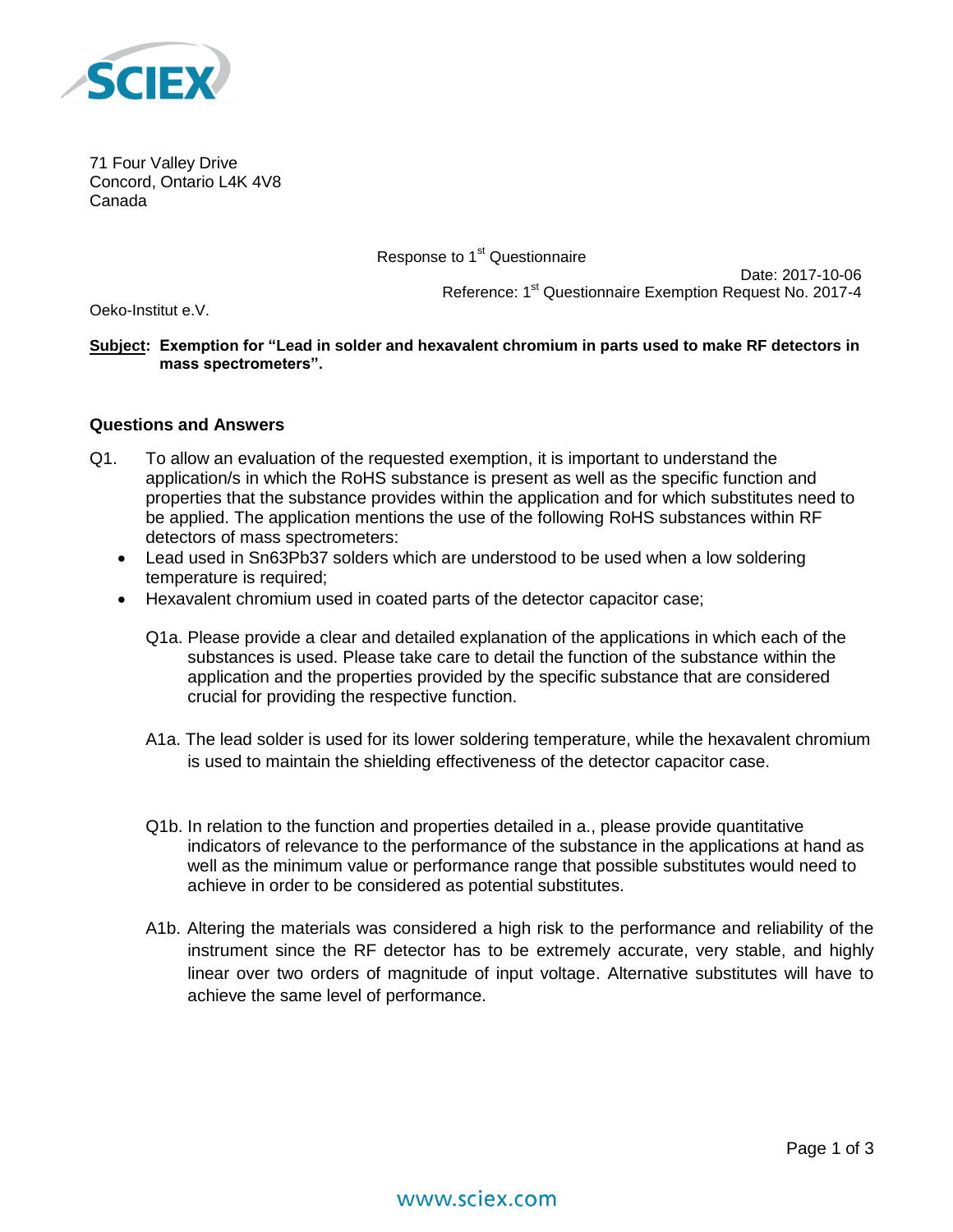

- Q2. Directive 2011/65/EU (RoHS 2) was enacted in 2011. Please explain which steps Sciex undertook since 2011 to achieve RoHS compliance. Please note in this respect that according to annex V of the directive, an application for exemption (for its renewal, amendment or revoke) must contain such information.
	- Q2a. Please specify what efforts have been taken and what efforts are planned to enable substitution within the coming years.
	- A2a. A three stage conversion plan has been developed to study the reliability of substitutes and conduct conversion to RoHS where feasible with estimated duration of up to 24 months.
	- Q2b. In this respect please provide information as to:
		- Q2b.i. possible substance substitutes, in which lead/CrVI can be replaced by another compound within the respective application;
		- A2b.i. the possible substance substitutes include using lead-free solder alloys, and using Chromium III plated metals.
		- Q2b.ii. possible technology alternatives, which eliminate the use of lead/CrVI within the respective applications;
		- A2b.ii. the conversion efforts are focusing primarily on substance substitutes at this time rather than technology alternatives.
		- Q2b.iii. An estimated time or time range should be provided for research to be conducted in the future in search of alternatives;
		- A2b.iii. the research and development phase is estimated to take up to 6 months.
- Q3. It is assumed that RF detectors used in mass spectrometers and their parts are produced and placed on the EU market by additional manufacturers, for which this request may also be relevant. Please provide information as to other manufacturers of RF detectors in mass spectrometers and their parts;
- A3. Such information is not available to AB SCIEX.
- Q4. As part of the evaluation, socio-economic impacts shall also be compiled and evaluated. For this purpose, please provide details in respect of the following in relation to all EEE placed on the EU market through this exemption (i.e., not just by SCIEX):
	- Q4a. Please estimate the related volume of EEE concerned and the respective amount of lead to be avoided should the exemption not be granted.
	- A4a. Such information is not available to AB SCIEX.
	- Q4b. Please estimate possible amounts of waste to be generated through a forced substitution should the exemption not be granted. In this respect, please clarify if such a scenario would result in limitations to further use and maintenance of certain equipment (e.g. equipment placed on the market in the past, refurbished equipment, etc.).
	- A4b. Material and assembly scrap is possible if the exemption is not granted.
	- Q4c. Please estimate possible impacts on employment in total, in the EU and outside the EU, should the exemption not be granted. Please detail the main sectors in which possible